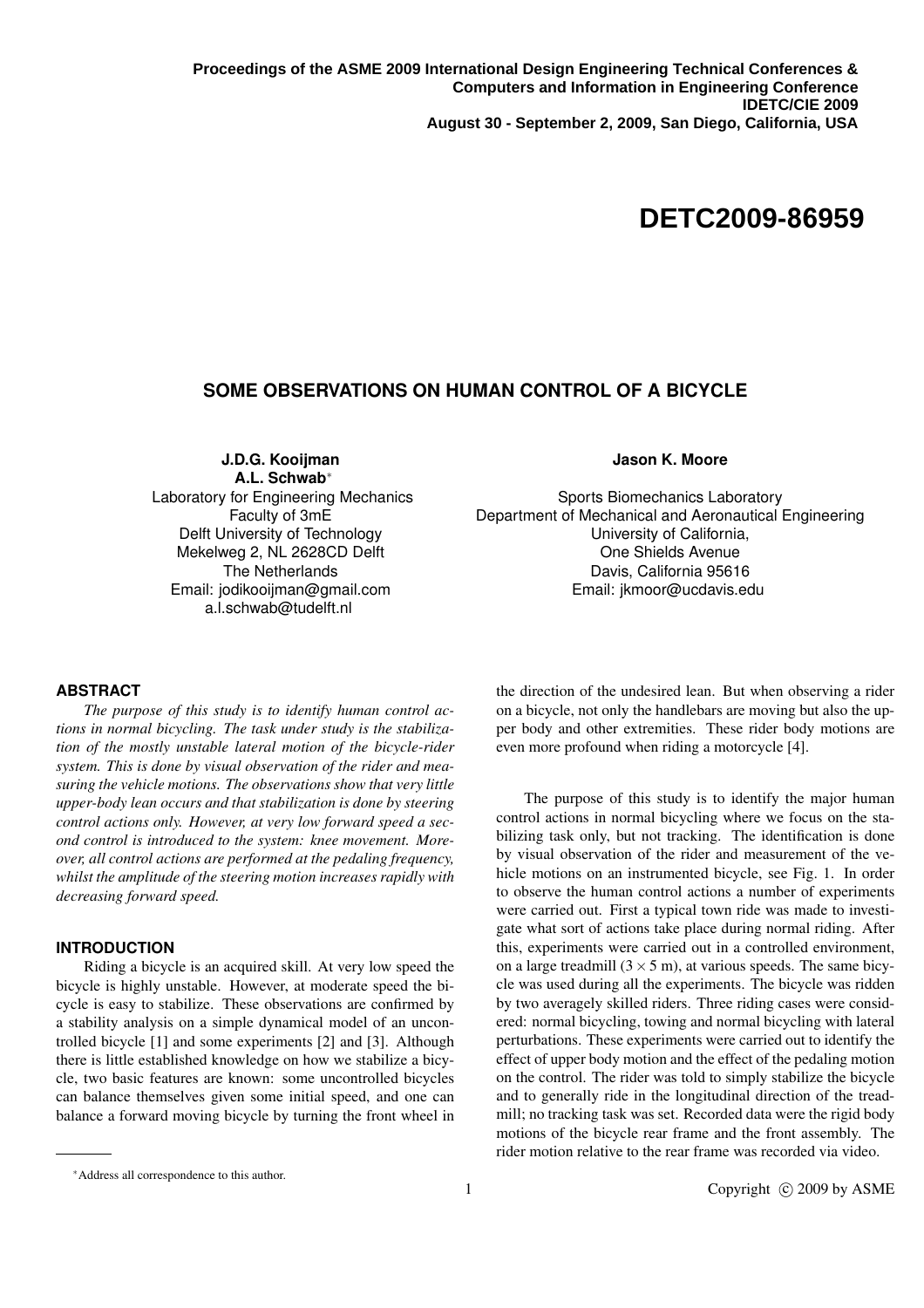

Figure 1. THE INSTRUMENTED BICYCLE WITH CAMERA BOOM AND VIDEO CAMERA LENS (1). ON THE REAR RACK THE MEA-SUREMENT COMPUTER (2), VIDEO CAMCORDER (3) AND BATTERY PACKS (4) ARE POSITIONED. MEASURED SIGNALS ARE THE STEER ANGLE AND STEER-RATE (5), REAR FRAME LEAN- AND YAW-RATE (6) AND FORWARD SPEED (7).

#### **INSTRUMENTED BICYCLE**

A standard Dutch bicycle, a 2008 model Batavus Browser was chosen for the experiments and is shown in Fig. 1. This is a bicycle of conventional design, fitted with a 3-speed SRAM rear hub and coaster brakes. Some of the peripheral components were removed in order to be able to install measurement equipment and sensors (see Tab. 1).

The bicycle was equipped with a 1/3" CCD color bulletcamera with 2.9mm (wide angle) lens. The camera was located at the front and directed towards the rider and rotated 90 degrees clockwise to get portrait aspect ratio. The video signal was recorded, via the AV-in port, on DV tape of a Sony Handycam located on the rear rack of the bicycle. The bullet camera was placed horizontally, approximately 65 cm in front of the handlebars and 1.2 m above the ground and held in place by a carbonfiber boom connected to the down-tube of the rear frame, see Fig. 1.

A National Instruments' CompactRIO (type CRIO-9014) computer was used for data collection. The CompactRIO was installed on the rear rack of the bicycle. It was fitted with a 32-channel, 16 bit analogue input module and a 4-channel, 16 bit analogue output module as well as a CRIO WLAN-MH1000 wireless modem by S.E.A. Datentechnik GmbH for a wireless connection with a "ground station" router, to which a laptop was connected. The measurement system is able to run autonomously once a measurement sequence is initiated. The CompactRIO was powered by a 11.1V, 1500mAh Lithium Polymer battery which



Figure 2. SCREEN-SHOT OF VIDEO MADE WITH THE BULLET CAM-ERA CONNECTED TO THE BICYCLE FRAME, FACING REARWARDS, SHOWING THE RIDER POSITION DURING NORMAL CYCLING.

was also placed on the bicycle's rear rack.

The recorded signals were the lean, yaw and steer rates, the steer angle, the rear wheel speed and the pedaling cadence frequency. The angular rates were measured using 3 Silicon Sensing CRS03, single axis angular rate sensors with a rate range of  $\pm$  100 deg/s. The steer angle was measured using a potentiometer placed on the rear-frame against the front of the head tube and connected via a belt and pulley pair. The angular rate sensors and the angular potentiometer were powered by a 4.8V, 2100mAh Nickel Cadmium battery. The forward speed was measured by measuring the output voltage of a Maxon motor that was driven by the rear wheel. The cadence frequency was measured by a reed-relay placed on the rear frame, and a magnet placed on the left crank-arm.

#### **TOWN RIDE EXPERIMENT**

As a first step in human rider control observations a short, 15 minute, ride around town was carried out. This experiment took place under normal riding conditions (dry weather, daylight, etc.), on roads that the rider was familiar with. The course covered included a round-a-bout, dedicated cycling paths, speedbumps, pavement, normal tarmac roads, tight bends in a residential area and the rider had to stop at a number of traffic lights. There were no special precautions taken and the experiment was carried out amongst other traffic. From the recorded video material and measured data two observations were made:

- 1. The video material showed that there was very little upper body lean relative to the rear-frame, carried out during the whole ride. The relative upper body lean that was noted appeared to be as a result of pedaling. Only in the last few seconds prior to a sharp corner was an upper body lean angle observed - indicating that the lean was carried out because of a sudden heading change.
- 2. The recorded data, part of which is shown in Fig. 3, clearly shows that only very small steering actions  $(\pm 3 \text{ deg})$  are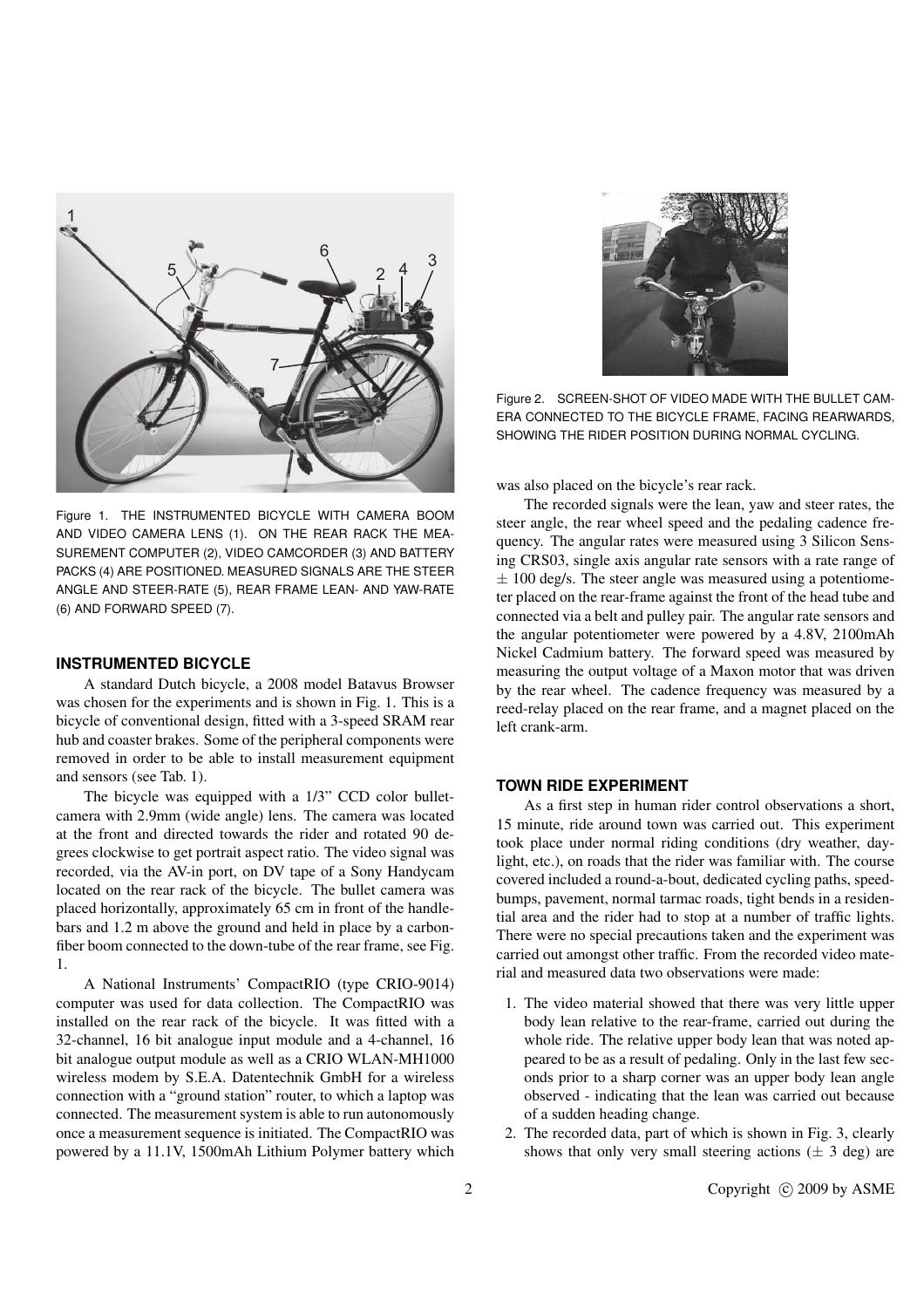| <b>USED SENSORS</b><br>Table 1 |                          |              |                     |                                         |  |  |  |
|--------------------------------|--------------------------|--------------|---------------------|-----------------------------------------|--|--|--|
| <b>Measurement</b>             | Sensor Type              | Manufacturer | Type                | Specification                           |  |  |  |
| Steer-rate                     |                          | Silicon      |                     |                                         |  |  |  |
| Yaw-rate                       | <b>MEMS</b> Angular Rate | Sensing      | CRS <sub>03</sub>   | Full range output $\pm$ 100 deg/s       |  |  |  |
| Lean-rate                      |                          |              |                     |                                         |  |  |  |
| Steer angle                    | Potentiometer            | Sakae        | FPC <sub>40</sub> A | 1 turn, conductive plastic, Servo mount |  |  |  |
| Forward speed                  | $DC$ -motor              | Maxon        | 2326-940-12-216-200 | Graphite brush motor with a 5cm         |  |  |  |
|                                |                          |              |                     | diameter disk on the shaft              |  |  |  |
| Cadence                        | Reed relay and magnet    |              |                     | Kitchen magnet                          |  |  |  |



Figure 3. DATA COLLECTED DURING A RIDE AROUND TOWN. UP-PER GRAPH SHOWS THE SPEED THE BICYCLE WAS TRAVELING AT, THE LOWER THE STEERING ANGLE.

carried out during most of the the experiment. Only when the forward speed has dropped, prior to making a corner, are large steer angles ( $\pm$  15 deg) seen.

#### **TREADMILL EXPERIMENTS**

Riding a bicycle on the open road amongst normal traffic subjects the bicycle-rider system to many external disturbances such as side wind, traffic and road unevenness. To eliminate these disturbances a more controlled environment was selected to carry out further studies on human rider control for stabilizing tasks. The experiments were carried out on a large  $(3 \times 5 \text{ m})$ treadmill, shown in Fig. 4. The dynamics of a bicycle on a treadmill were shown to be the same as for on flat level ground by [3].

| Table 2. RIDER CHARACTERISTICS |     |                                   |    |  |  |
|--------------------------------|-----|-----------------------------------|----|--|--|
|                                |     | Rider Weight [kg] Height [cm] Age |    |  |  |
|                                | 102 | 187                               | 53 |  |  |
|                                | 72  | 183                               | 26 |  |  |



Figure 4. LARGE TREADMILL, 3X5 M, MAX SPEED 35 KM/H, COUR-TESY OF THE FACULTY OF HUMAN MOVEMENT SCIENCES, VU UNI-VERSITY AMSTERDAM.

The experiments were carried out by two, male, average ability, riders of different age and build on the same bicycle. The saddle height was adjusted for each rider to ensure proper seating for bicycling. The rider characteristics are given in Tab. 2. For both riders very similar results were found. The data and figures given in this paper were collected with rider 1.

The uncontrolled dynamics of the bicycle rider combination can be described by the linearized model of the bicycle [1]. This model consists of four rigid bodies, viz. the rear frame with rigid rider connected, the front handlebar and fork assembly, and the two wheels. These are connected by ideal hinges and the wheels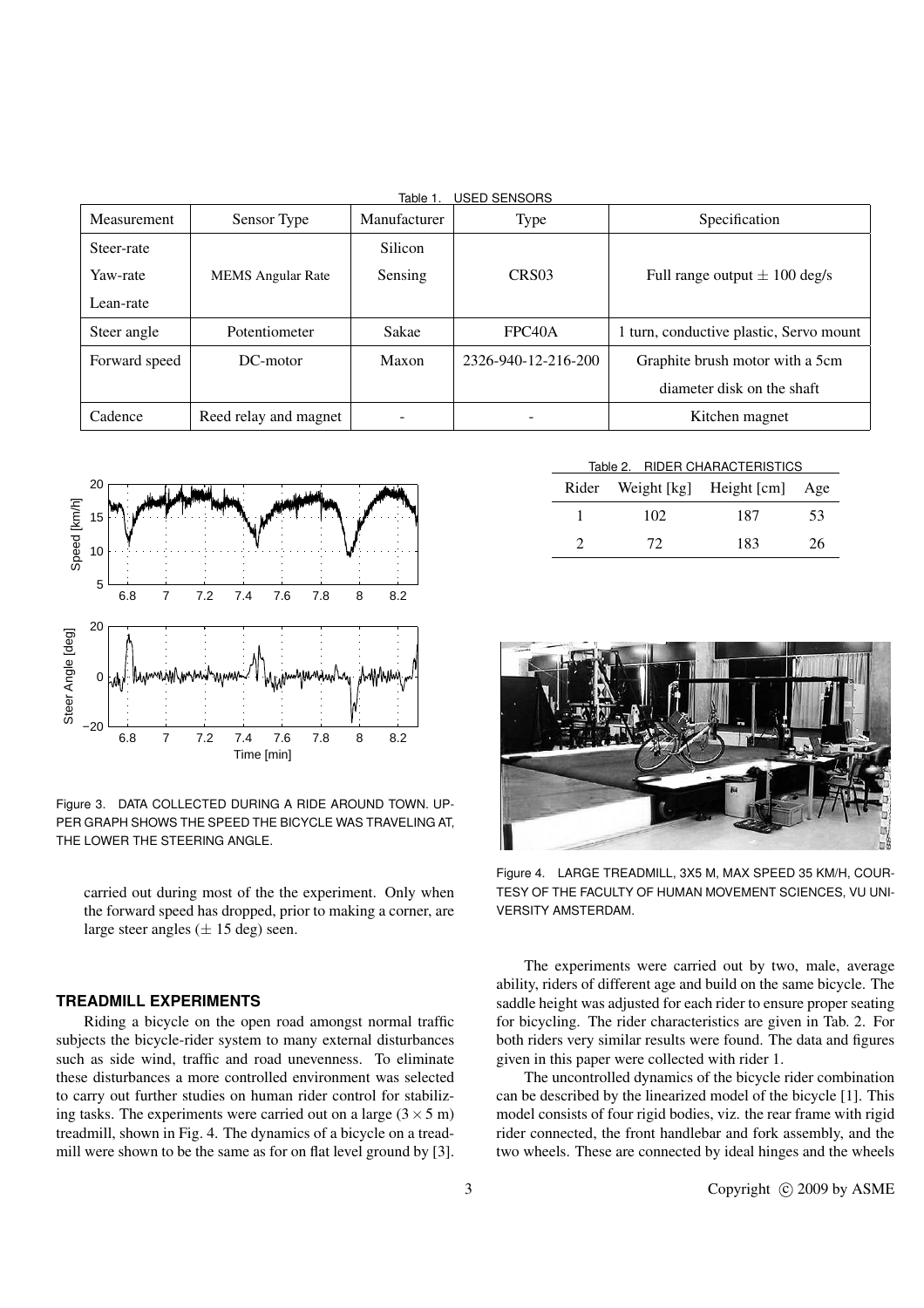| parameter                                     | symbol              | value for bicycle & rider                                                                                                                                                                                                                            |  |  |  |  |
|-----------------------------------------------|---------------------|------------------------------------------------------------------------------------------------------------------------------------------------------------------------------------------------------------------------------------------------------|--|--|--|--|
| wheel base                                    | w                   | $1.12 \text{ m}$                                                                                                                                                                                                                                     |  |  |  |  |
| trail                                         | $\mathcal{C}$       | $0.055 \text{ m}$                                                                                                                                                                                                                                    |  |  |  |  |
| steer axis tilt $(\pi/2 - \text{head angle})$ | λ                   | 0.375 rad                                                                                                                                                                                                                                            |  |  |  |  |
| gravity                                       | g                   | 9.81 N $\text{kg}^{-1}$                                                                                                                                                                                                                              |  |  |  |  |
| forward speed                                 | $\mathcal V$        | various $m s^{-1}$                                                                                                                                                                                                                                   |  |  |  |  |
| Rear wheel R                                  |                     |                                                                                                                                                                                                                                                      |  |  |  |  |
| radius                                        | $r_{R}$             | $0.342 \text{ m}$                                                                                                                                                                                                                                    |  |  |  |  |
| mass                                          | $m_{\rm R}$ 3.12 kg |                                                                                                                                                                                                                                                      |  |  |  |  |
| mass moments of inertia                       |                     | $(I_{\rm Rx}, I_{\rm Ryy})$ (0.078, 0.156) kg m <sup>2</sup>                                                                                                                                                                                         |  |  |  |  |
| rear Body and frame B                         |                     |                                                                                                                                                                                                                                                      |  |  |  |  |
| position centre of mass                       |                     | $(x_B, z_B)$ (0.30, -1.08) m                                                                                                                                                                                                                         |  |  |  |  |
| mass                                          | $m_{\rm B}$         | $116 \text{ kg}$                                                                                                                                                                                                                                     |  |  |  |  |
| mass moments of inertia                       |                     | $\begin{bmatrix} I_{\text{Bxx}} & 0 & I_{\text{Bxz}} \\ 0 & I_{\text{Byy}} & 0 \\ I_{\text{Bxz}} & 0 & I_{\text{Bzz}} \end{bmatrix} \begin{bmatrix} 16.784 & 0 & -3.616 \\ 0 & I_{\text{Byy}} & 0 \\ -3.616 & 0 & 6.035 \end{bmatrix} \text{kg m}^2$ |  |  |  |  |
| front Handlebar and fork assembly H           |                     |                                                                                                                                                                                                                                                      |  |  |  |  |
| position centre of mass                       |                     | $(x_{\rm H}, z_{\rm H})$ (0.88, -0.78) m                                                                                                                                                                                                             |  |  |  |  |
| mass                                          | $m_{\rm H}$         | $4.35$ kg                                                                                                                                                                                                                                            |  |  |  |  |
| mass moments of inertia                       |                     | $\begin{bmatrix} I_{\rm Hxx} & 0 & I_{\rm Hxz} \\ 0 & I_{\rm Hyy} & 0 \\ I_{\rm Hxz} & 0 & I_{\rm Hzz} \end{bmatrix} \quad \begin{bmatrix} 0.345 & 0 & -0.044 \\ 0 & I_{\rm Hyy} & 0 \\ -0.044 & 0 & 0.065 \end{bmatrix} \text{kg m}^2$              |  |  |  |  |
| Front wheel F                                 |                     |                                                                                                                                                                                                                                                      |  |  |  |  |
| radius                                        | $r_{\rm F}$         | $0.342 \text{ m}$                                                                                                                                                                                                                                    |  |  |  |  |
| mass                                          | $m_{\rm F}$         | $2.02$ kg                                                                                                                                                                                                                                            |  |  |  |  |
| mass moments of inertia                       |                     | $(I_{\text{Fxx}}, I_{\text{Fyy}})$ (0.081, 0.162) kg m <sup>2</sup>                                                                                                                                                                                  |  |  |  |  |

Table 3. BICYCLE PARAMETER VALUES

have idealized pure-rolling contact with level ground (no tire models). Reference [5] describes the method used to determine the properties for the instrumented bicycle/rider system. For the instrumented bicycle and rider. The instrumented bicycle/rider system parameters are given in Tab. 3 and, the linearized stability is depicted in Fig. 5. At low speed the important motion is the unstable oscillatory weave motion. This weave motion becomes stable around 18 km/h, the so-called weave speed. At higher speeds the non-oscillatory capsize motion becomes unstable but since this instability is so mild it is very easy to control. Summarizing: the instrumented bicycle rider combination is in need of human stabilizing control below 18 km/h and is stable above this speed.

For safety reasons the riders were fitted with a harness that was connected to the ceiling via a long climbing rope. This ensured that should the rider fall over no contact with the moving part of the treadmill would be made. Also a retractable dog leash was connected between the front of the harness and the treadmill kill switch. This ensured that the treadmill would immediately come to a halt, should the bicycle go too far back, reducing the chance that the bicycle could go off the end of the treadmill.

Three types of riding experiments were carried out: normal bicycling, towing and bicycling with lateral perturbations. The normal bicycling experiment was carried out to investigate what type of control actions a rider carries out to stabilize a bicycle. The towing experiment was carried out to remove the dominant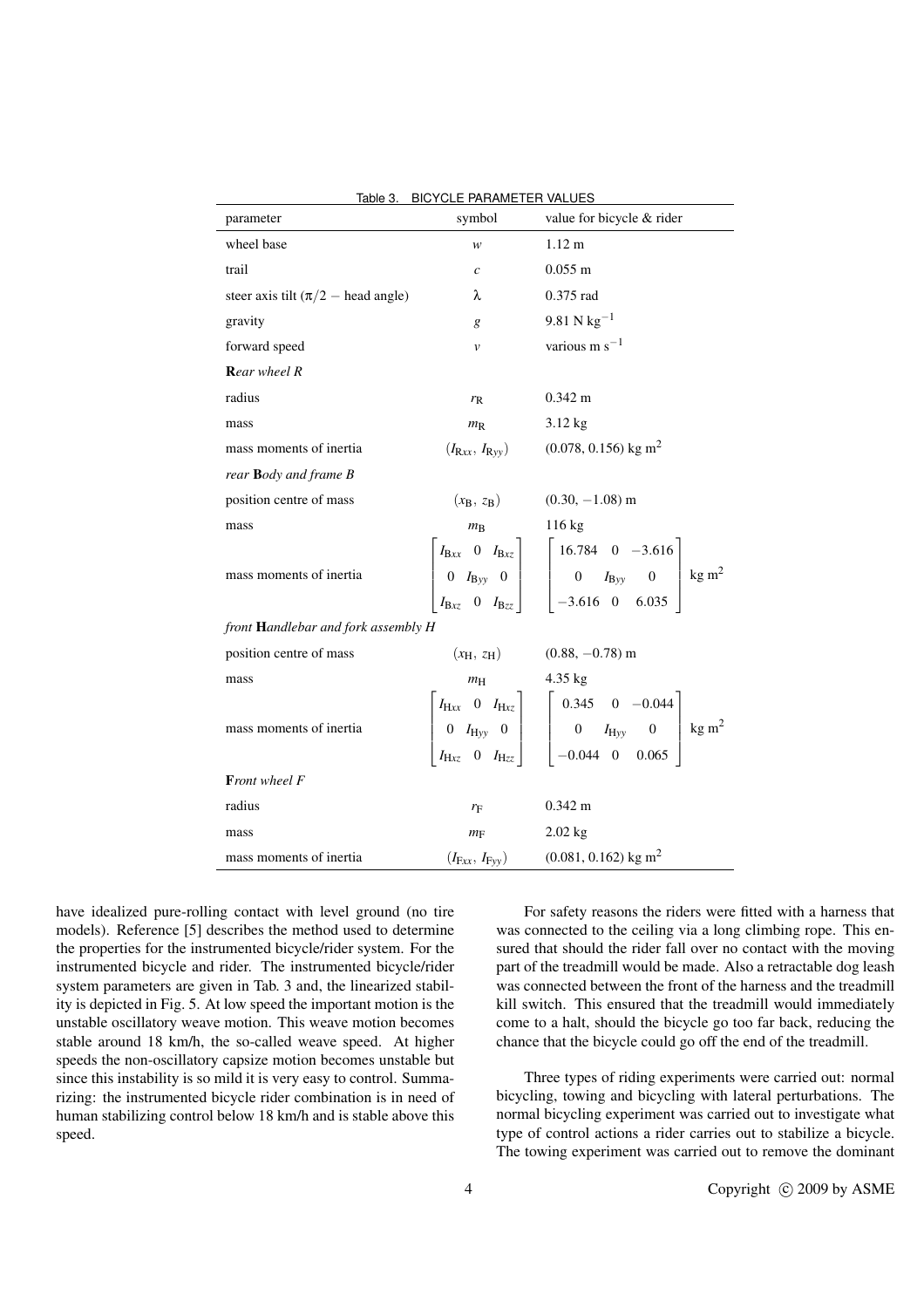

Figure 5. EIGENVALUES FOR THE LINEARIZED STABILITY ANALY-SIS OF AN UNCONTROLLED BICYCLE-RIDER COMBINATION FOR THE STEADY UPRIGHT MOTION IN THE FORWARD SPEED RANGE OF 0-30 KM/H. SOLID LINES ARE REAL PARTS, DOTTED LINES ARE IMAGINARY PARTS. THE BICYCLE IS PRACTICALLY STABLE FROM THE WEAVE SPEED, 18 KM/H AND ABOVE.

pedaling motion, seen during the town-ride experiment, from the system. The bicycling with lateral perturbations was performed to investigate how the human rider recovers from an unstable situation which was simulated by applying a lateral impulse to the rear frame.

Each experiment was carried out at 6 different speeds: 30, 25, 20, 15, 10 and 5 km/h. In total 36 experiments were performed. During the normal bicycling and bicycling with lateral perturbations experiments the rider pedalled normally and used first gear during the 5 and 10 km/h runs. Second gear was used in the 15 and 20 km/h runs and third gear was used during the 25 and 30 km/h runs. The cadence varied between 24 rpm at 5 km/h and 80 rpm at 30 km/h. During the towing series of experiments the bicycle and rider were towed by a rope connected to the bicycle rear frame at the lower end of the head tube. The rider kept the pedals in the horizontal position during these experiments. The crank arm side that was placed forward was left to rider preference. During the lateral perturbations experiment the bicycle was perturbed by applying a lateral impulse to the rear frame. The impulse was applied by a manually actuated rope tied to the seat tube. The rider could not see the rope being actuated to ensure that the rider was unprepared, however, they knew the direction of the perturbation.

The riders were instructed to stay on the treadmill and to generally ride in the longitudinal direction of the treadmill but not to concentrate on their position on the treadmill in order to prevent the rider from performing a tracking task. Data was collected for 1 minute during each experiment with a 100Hz sample rate. Video footage can be found at the website [6].

#### **Normal Bicycling; Pedaling**

Visual inspection of the video footage showed very little lean action during the experiment other than that resulting directly from the pedaling motion. During the low speed run at 5 km/h, the rider's upper body was almost stationary, i.e. it could be considered to be rigidly attached to the rear-frame. However at this speed the rider's knees showed significant lateral motion. This lateral knee motion can be seen in the video image in Fig. 6. A third observation was that the rider turned the handlebars more at lower speeds than at higher speeds.



Figure 6. SCREEN-SHOT OF NORMAL PEDALING AT LOW SPEED (5 KM/H) SHOWING LARGE LATERAL (LEFT) KNEE MOTION AND (RIGHT) STEERING ACTION. THE GREY VERTICAL LINE INDICATES THE MIDPLANE OF THE BICYCLE. NOTE THAT THERE IS ALMOST NO UPPER BODY LEAN PRESENT.

This third observation is confirmed by the measured steer angle data. Figures 7 and 8 show the time history of the steer angle for the experiments carried out at 20 and 5 km/h respectively. The standard deviation of the steer angle during the sixty seconds of measurement is also shown in the figures. At speeds above 20 km/h the average steer angle remains approximately constant. However the average magnitude of the steer angle grows by more than 500% when the speed is decreased from 20 km/h to 5 km/h. This increase in steer angle magnitude for the decreasing speeds is illustrated in Fig. 9.

The frequency content of the steering signal for the different forward speeds is shown in Fig. 10. The grey vertically dashed line indicates the rigid rider/bicycle weave frequency. Figure 10 clearly shows that at none of the speeds the rigid rider/bicycle weave frequency is a frequency in which the bicycle/rider system operates.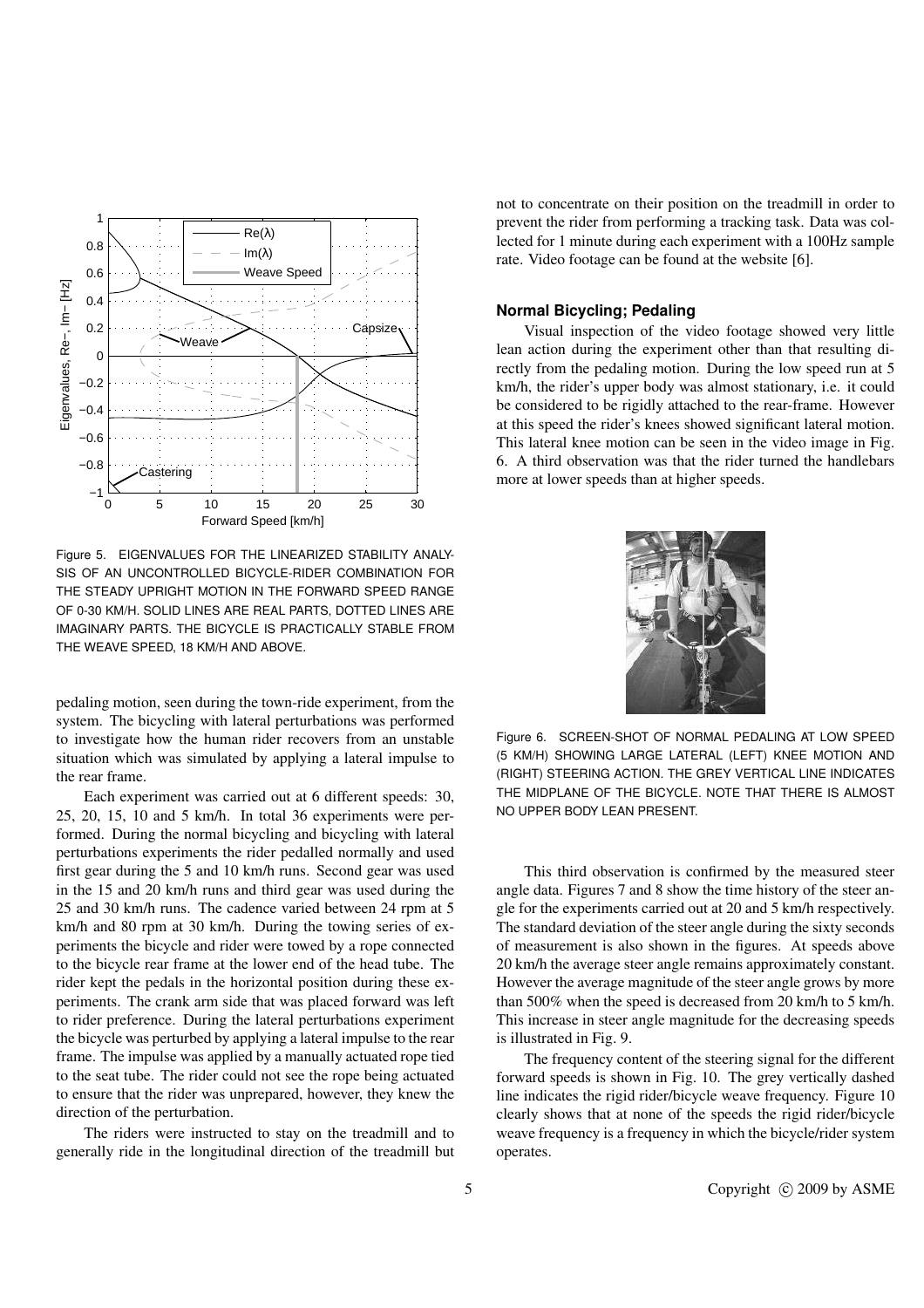

Figure 7. STEER ANGLE TIME HISTORY PLOT FOR 20 KM/H DUR-ING NORMAL BICYCLING. THE STANDARD DEVIATION OF THE STEER ANGLE IS SHOWN IN GREY.



Figure 8. STEER ANGLE TIME HISTORY PLOT FOR 5 KM/H DURING NORMAL BICYCLING. THE STANDARD DEVIATION OF THE STEER ANGLE IS SHOWN IN GREY.

The black vertical dashed line in each of the plots in Fig. 10 indicates the measured pedaling frequency. The figure clearly shows that during normal pedaling most of steering action takes place at, or around, the pedaling frequency, irrespective of the speed that the bicycle is moving. The pedaling frequency is especially dominant in the steering signal at the highest speeds where practically all of the steering takes place in the pedaling frequency.

Figure 11 shows that if the steering signal is assumed to consist of just one frequency - namely the frequency with the largest amplitude, how this maximum amplitude reduces with increasing speed. This assumption becomes more valid with increasing speed as indicated by Fig. 10. The plot in Fig. 11 has a similar shape to the standard deviation plot in Fig. 9.



Figure 9. THE STANDARD DEVIATION OF THE STEER ANGLE FOR THE SIX DIFFERENT SPEEDS FOR THE THREE DIFFERENT EXPER-IMENTS.



Figure 10. STEER ANGLE AMPLITUDE PLOT FOR THE SIX DIFFER-ENT SPEEDS FOR NORMAL PEDALING EXPERIMENT. SOLID VER-TICAL LINE INDICATES THE PEDALING FREQUENCY. DASHED VER-TICAL GREY LINE INDICATES THE BICYCLE & RIGID RIDER WEAVE EIGENFREQUENCY.

## **Towing; No Pedaling**

Visual inspection of the video footage revealed, similar to the normal bicycling experiment, that no upper body leaning at any of the measured speeds and that larger steer angles occurred at the slower speeds. However, unlike the normal bicycling experiment, no knee motion could be detected from the video footage at any of the speeds, other than small remnant motion as a result of slight steering deviations from straight ahead.

The recorded steer angle data also indicated that larger steer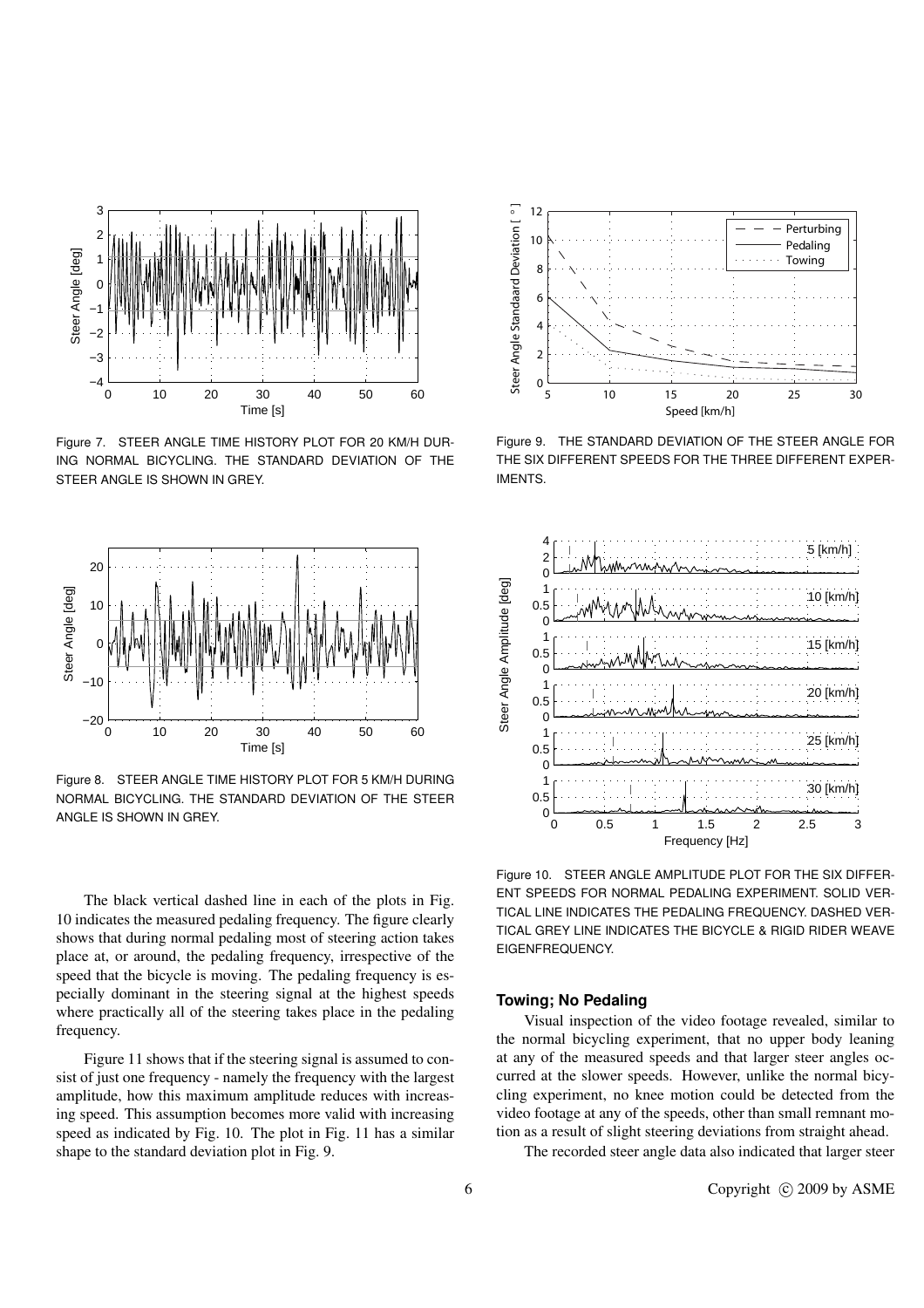

Figure 11. MAXIMUM STEERING AMPLITUDE IF THE STEERING SIGNAL CONSISTED OF A SINGLE FREQUENCY FOR THE THREE DIFFERENT EXPERIMENTS AT THE SIX DIFFERENT SPEEDS.

angles were made at decreasing speeds. Figure 9 shows how the standard deviation of the steer angle reduces rapidly with increasing speed up to 20 km/h and from then on remains approximately constant. The figure also shows that the average steering amplitude at all speeds is lower than that for pedaling. The standard deviation is less than a degree for all speeds above 10km/h indicating that the average steer angle at the higher speeds is almost straight ahead!

The steer angle frequency spectrum for each of the speeds is shown in Fig. 12. It was expected that the rigid rider/bicycle weave frequency would be a dominant frequency in the frequency spectrum. However there appears to be no connection with the open loop weave frequency even in the unstable speed range. In fact the frequency spectrum shows a wide range of frequencies of similar amplitude at all the speeds and none of the speeds show a single dominant frequency. Therefore the assumption that the steering action whilst towing can be characterized by a single steering frequency, as it could for the normal bicycling experiment, does not hold for any of the speeds.

#### **Perturbing; Pedaling**

The video footage showed that, as a result of the lateral perturbation, the bicycle was pulled laterally away from under the rider causing the bicycle to lean over and in turn cause a short transient lean motion of the rider's upper body. The upper body appears to only lag behind the lower body and bicycle during this destabilizing part of the perturbation maneuver. During the subsequent recovery of the bicycle to the upright, straight ahead position, no body lean could be noted other than that as a result of the normal pedaling.

A second phenomenon observable on the video footage, as shown in Fig. 13, is that at all speeds there is lateral knee motion during the short transient recovery process of the bicycle to the upright position. The lateral knee motion was very large during



Figure 12. STEER ANGLE AMPLITUDE PLOT FOR THE SIX DIFFER-ENT SPEEDS FOR THE TOWING EXPERIMENT. VERTICAL LINE IN-DICATES THE BICYCLE & RIGID RIDER EIGENFREQUENCY.



Figure 13. SCREEN-SHOT DIRECTLY AFTER A PERTURBATION (LATERAL FORCE APPLIED FROM THE RIDER'S RIGHT BY A ROPE AT THE SADDLE TUBE) AT 5 KM/H. VERTICAL GREY LINE INDICATES THE BICYCLE MIDPLANE. NOTE THE LATERAL RIGHT KNEE MO-TION AND STEERING ACTION AND THE SMALL UPPER BODY LEAN ACTION.

the 5 km/h measurement and much smaller at the higher speeds, but even at 30 km/h it is visible.

From the video footage it can be concluded that the angle that the handlebars are turned during and after a perturbation decreased with increasing speed as can also be seen in the measured steer angle data as shown in Fig. 9.

Figure 14 shows the frequency spectrum of the measured steer angle. Once again, for the higher speeds, the steer control action is carried out at the pedaling frequency. At the lower speeds (5 - 10 km/h) a wider frequency range is again present but